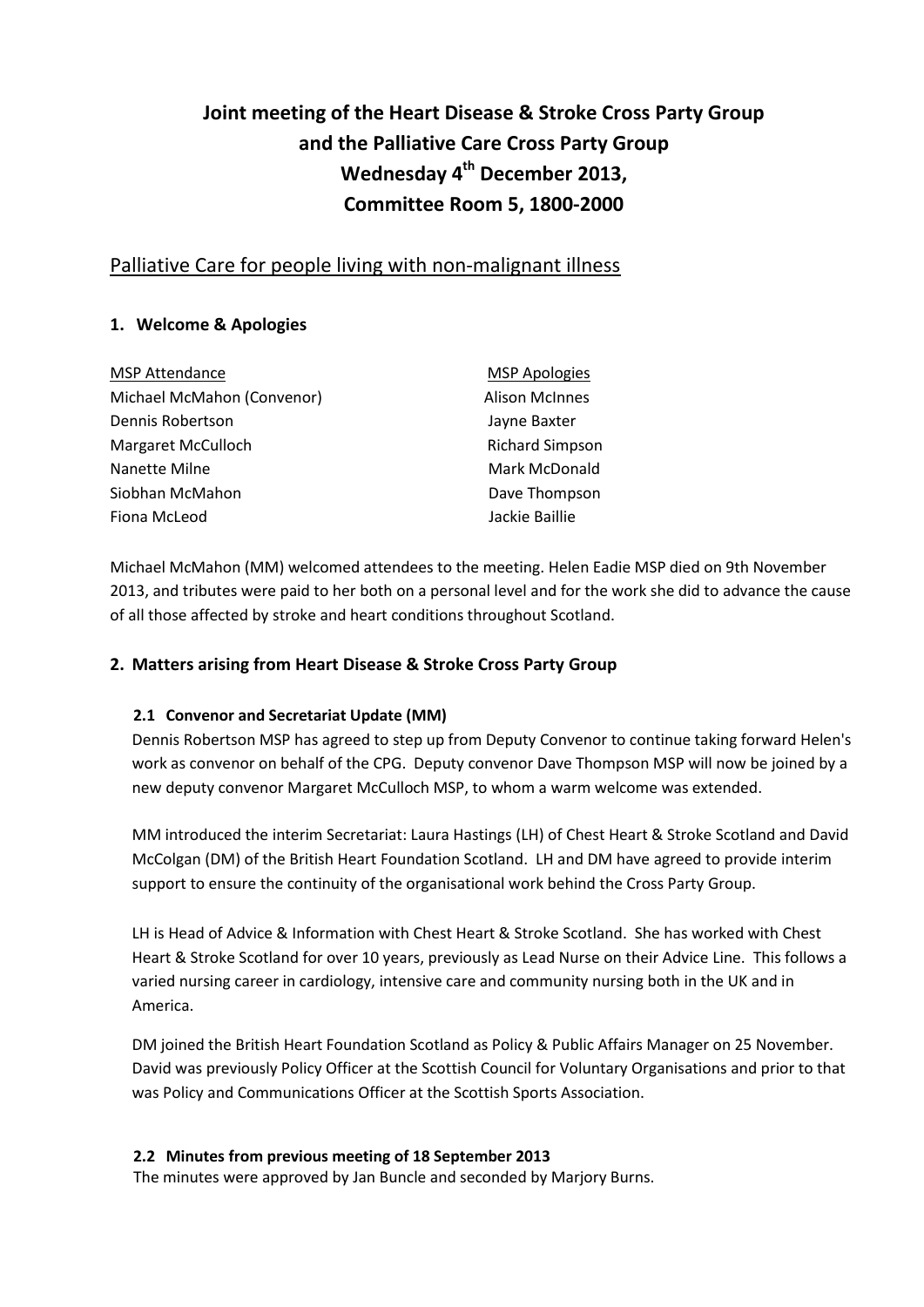# **2.3 Response from the Cabinet Secretary for Health & Wellbeing to the CPG's letter regarding the HEAT target**

Please contact the Secretariat (LH) if you would like a copy of the Cabinet Secretary's letter relating to cardiac rehabilitation for heart failure patients[: laura.hastings@chss.org.uk](mailto:laura.hastings@chss.org.uk)

# **2.3 ACHD (adult congenital heart disease): Progress of Petition and Scottish Congenital Cardiac Network Parliamentary Questions**

There is no update on the progress of the Petition at this time. Please contact the Secretariat (LH) if you would like a copy of the Scottish Government's answers to the Parliamentary Questions submitted on behalf of the Scottish Congenital Cardiac Network: [laura.hastings@chss.org.uk.](mailto:laura.hastings@chss.org.uk)

# **2.4 Sub-group Update**

An update on the Stroke Charter sub-group was provided by Kim Hartley, the Royal College of Speech & Language Therapists Scotland Officer. Kim explained that the stroke charter sets out "the care people should be getting after a stroke". A letter seeking endorsement of the charter has been sent to relevant organisations. An event will be held at the Scottish Parliament on Wednesday 11th December 2013 to celebrate the publication of the charter. Following this, the stroke charter website will be launched and a number of promotional events will be held, including the distribution of 10,000 copies of the charter to stroke units and GP practices across Scotland.

Dennis Robertson MSP added that the stroke charter was to be known as The Helen Eadie Charter as a living legacy to Helen's work with the group.

# **3. Matters arising from Palliative Care Cross Party Group**

# **3.1 Minute of previous meeting of 11 September 2013**

The minute of the meeting of 11 September was approved. (Proposed: Stuart Coates; Seconded: Irene McKie)

#### **3.2 Margo Macdonald MSP's Proposed Assisted Suicide (Scotland) Bill**

The Bill has now been published. It has been allocated to the Health committee, with the Justice Committee as a Secondary Committee. A timetable for their scrutiny of the bill is still to be published, and the committee will call for written evidence.

Mark Hazelwood updated the group that the Scottish Partnership for Palliative Care intends to submit written evidence to the committee, as it is important that the issue is debated in the context of good understanding about palliative care. At this stage the intention is to adopt a similar approach to that adopted in respect of the last bill on this subject - the SPPC is not able to adopt a position on the principle of whether or not physician assisted suicide and voluntary euthanasia should be legalised. This is because the topic raises issues of a moral, personal and ethical nature upon which many of the SPPC member organisations (for example member NHS Boards) are institutionally unable to hold a position.

The content of the SPPC submission will focus on the need for MSPs should give careful regard to:

- Any possible damage to the practice and provision of palliative care.
- The protection of vulnerable people.

Those wishing to discuss further any aspect of this should get in touch with Mark: [mark@palliativecarescotland.org.uk](mailto:mark@palliativecarescotland.org.uk)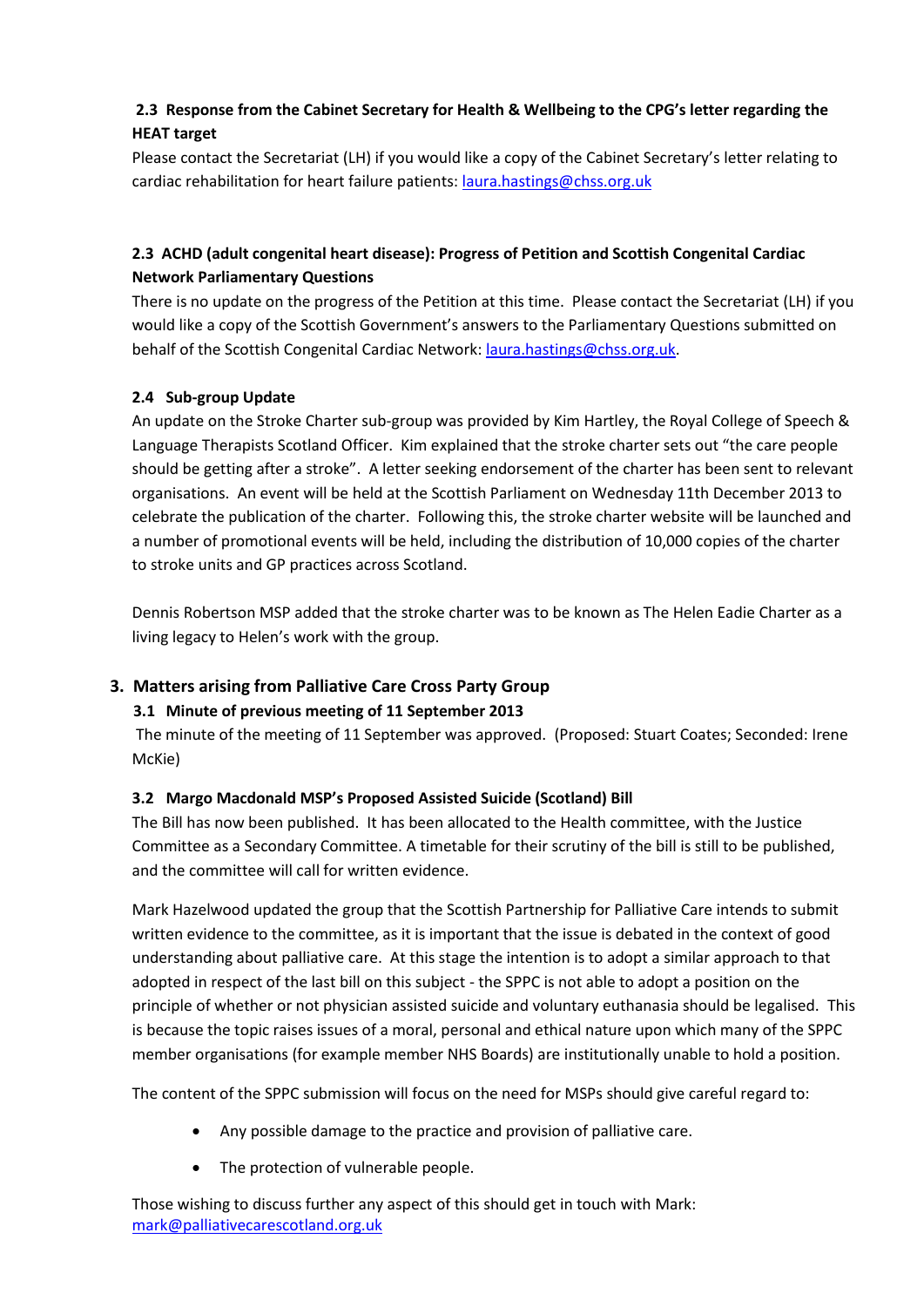(The Bill and associated explanatory notes and policy memorandum are available here: <http://www.scottish.parliament.uk/parliamentarybusiness/Bills/69604.aspx> )

#### **3.3 Liverpool Care Pathway: update**

Some members of the public present at the September meeting wished to know how their experiences could be used to inform decisions being made relating to future use of the LCP in Scotland. Michael McMahon had undertaken to make inquiries about opportunities for public engagement on this issue, and had written to the Cabinet Secretary asking him this question, and is currently awaiting a reply.

Mark Hazelwood updated the group that the Scottish Government is currently considering advice relating to the future provision of end of life care in Scotland, provided by the by Scottish Government's National Advisory Group (NAG) to Living and Dying Well. The Scottish Government has not yet published a response, but Mark expects that the SG will announce a phasing out of the LCP, and that a process will be introduced to build on improvements in end of life care, and that this process will include public and patient involvement.

#### **4. Presentations**

#### **4.1 Better end of life care for patients with heart failure: Caring Together**

A presentation was given by Dr Iain Armstrong, who has been project and programme manager of Caring Together for five years. Caring Together is a partnership programme between Marie Curie Cancer Care, the British Heart Foundation Scotland and NHS Greater Glasgow and Clyde improving the palliative care of patients with advanced heart failure. The programme aims to improve equity and access to palliative and supportive care for patients with advanced heart failure and their carers. (Slides attached.)

#### **4.2 Supportive & Palliative Care for people with advanced illnesses**

A presentation was given by Dr Kirsty Boyd, Consultant in Palliative Medicine, NHS Lothian and Honorary Clinical Senior Lecturer, University of Edinburgh [Primary Palliative Care Research Group.](http://www.cphs.mvm.ed.ac.uk/groups/ppcrg/) (Slides attached.)

#### **4.3 The Scottish Non-malignant Palliative Care Forum**

Helen Coles, Chair of the Scottish Non-malignant Palliative Care Forum gave an overview of the purpose and structure of the Forum, which has the key objective of using the knowledge and experience of their membership of healthcare professionals to address the challenges experienced in delivering palliative care to patients with advanced, non-malignant illnesses (slides attached). Hilary Gardener, Community Palliative Nurse Specialist, Marie Curie Cancer Care then presented a case study of a patient with advanced heart and lung illness and a past history of stroke.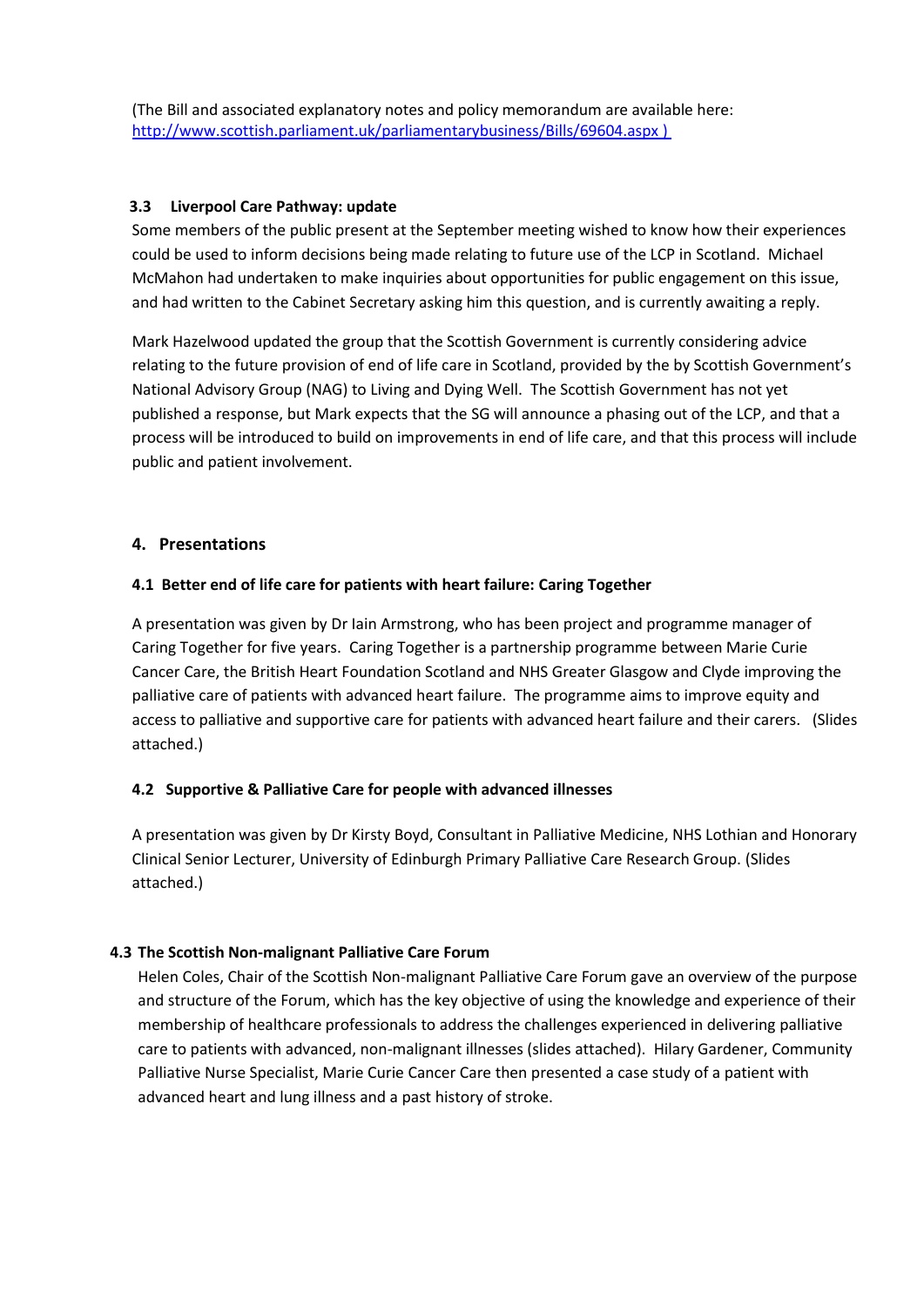# **5. Discussion**

Group discussion ensued and the following issues were raised:

- the importance of continuing to raise the profile of palliative care for non-malignant conditions within Scottish Government and wider society.
- the difficulties and reluctance professionals can experience with broaching the subject of 'palliative care' with patients and families. Suggestions of how this might be addressed included: use of the term 'supportive' rather than 'palliative'; palliative care specialists engaging and helping without calling their care 'palliative'; and improving the palliative care skills of generalists.
- The importance of shared care and of specialists being called on to support generalists as needed.
- The influence that wider society's reluctance to talk about death, dying and bereavement has on the ability of individuals to talk about their own decline and death, and the role of the alliance *Good Life, Good Death, Good Grief* in addressing this.
- The possibility of trialling the Caring Together model in other areas.
- The importance of palliative care planning as a part of the hospital discharge process alongside care package planning, though this currently doesn't always happen.
- The importance of Heart Failure Specialist Nurses in co-ordinating care.

# **6. AOCB**

The Scottish Partnership for Palliative Care in conjunction with Marie Curie Cancer Care will hold a Round Table seminar on 5th February 2014 'Are we living and dying well yet?' to mark the 5th anniversary of Living and Dying Well. A panel of experts will reflect on the achievements and look ahead to the challenges of the action plan. Invitations will be sent out shortly. Outcome will be fed back to interested parties.

# **7. Future meeting dates of the Heart Disease & Stroke Cross Party Group:**

- **Wednesday 12th March 2014, Committee Room 5 - Rural issues in the treatment of stroke and heart failure**
- Wednesday  $11^{\text{th}}$  June 2014
- Tuesday 23rd September 2014
- Wednesday  $3^{rd}$  December 2014

# **8. Future meeting dates of Palliative Care Cross Party Group:**

- **Wednesday 26 March 2014 (Committee Room 5) 5.45 pm**
- Wednesday 11 June 2014 (venue tbc) 5.45 pm
- Wednesday 10 September 2014 (Committee Room 1) 5.45 pm (Date to be reviewed due to pre-referendum recess)
- Wednesday 10 December 2014 (Committee Room 4) 5.45 pm